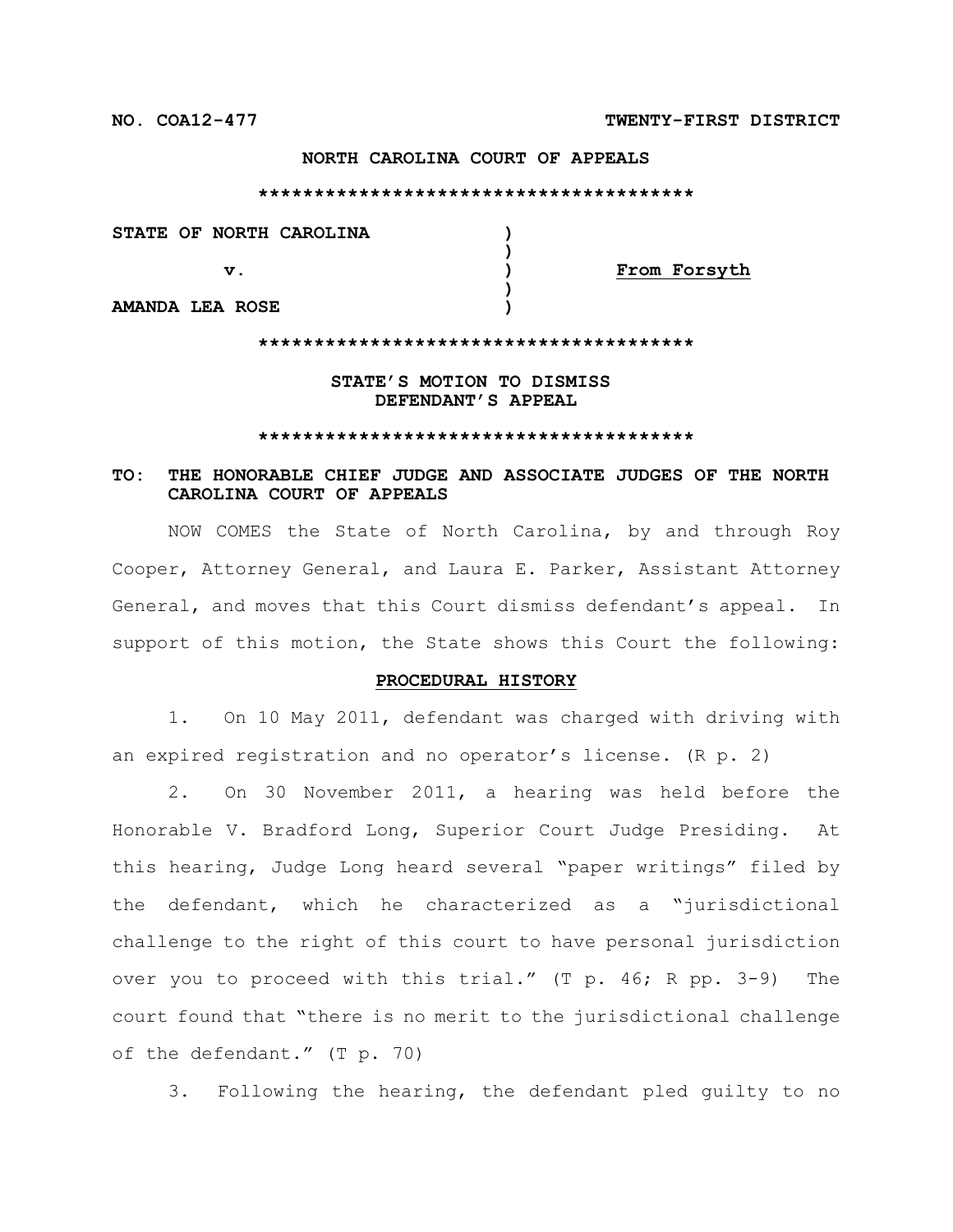operator's license, a class 2 misdemeanor, and the State dismissed the expired registration charge. (T pp. 88-98) The plea arrangement specified that "the defendant preserves the right to appeal the jurisdictional rulings of this court." (T pp. 92, 95, 102) The court sentenced the defendant as a record level I and remitted the cost. (T p. 103) She received no sentence of imprisonment. (T p. 103)

4. On 9 December 2011, defendant filed a written notice of appeal. (R pp. 67-68) The record on appeal was filed on 23 April 2012 and mailed from the clerk's office on 25 April 2012. Defendant filed a motion for extension of time in which to file defendant's brief on 22 May 2012. This Court allowed the motion on 23 May 2012, requiring defendant's brief to be filed on 25 June 2012.

### **REASONS WHY DEFENDANT'S APPEAL SHOULD BE DISMISSED**

Defendant's appeal should be dismissed. This is so because defendant has no right to appeal the Superior Court's ruling on jurisdiction, nor any of the other proposed issues on appeal, because she pled guilty.

As an initial matter, there is no constitutional right to an appeal. See Abney v. United States, 431 U.S. 651, 656, 52 L. Ed. 2d 651, 657-58 (1977) ("The right of appeal, as we presently know it in criminal cases, is purely a creature of statute; in order to exercise that statutory right of appeal one must come within the terms of [an] applicable statute."). Thus, in North Carolina, in order for a defendant to be entitled to an appeal as a matter of

 $-2-$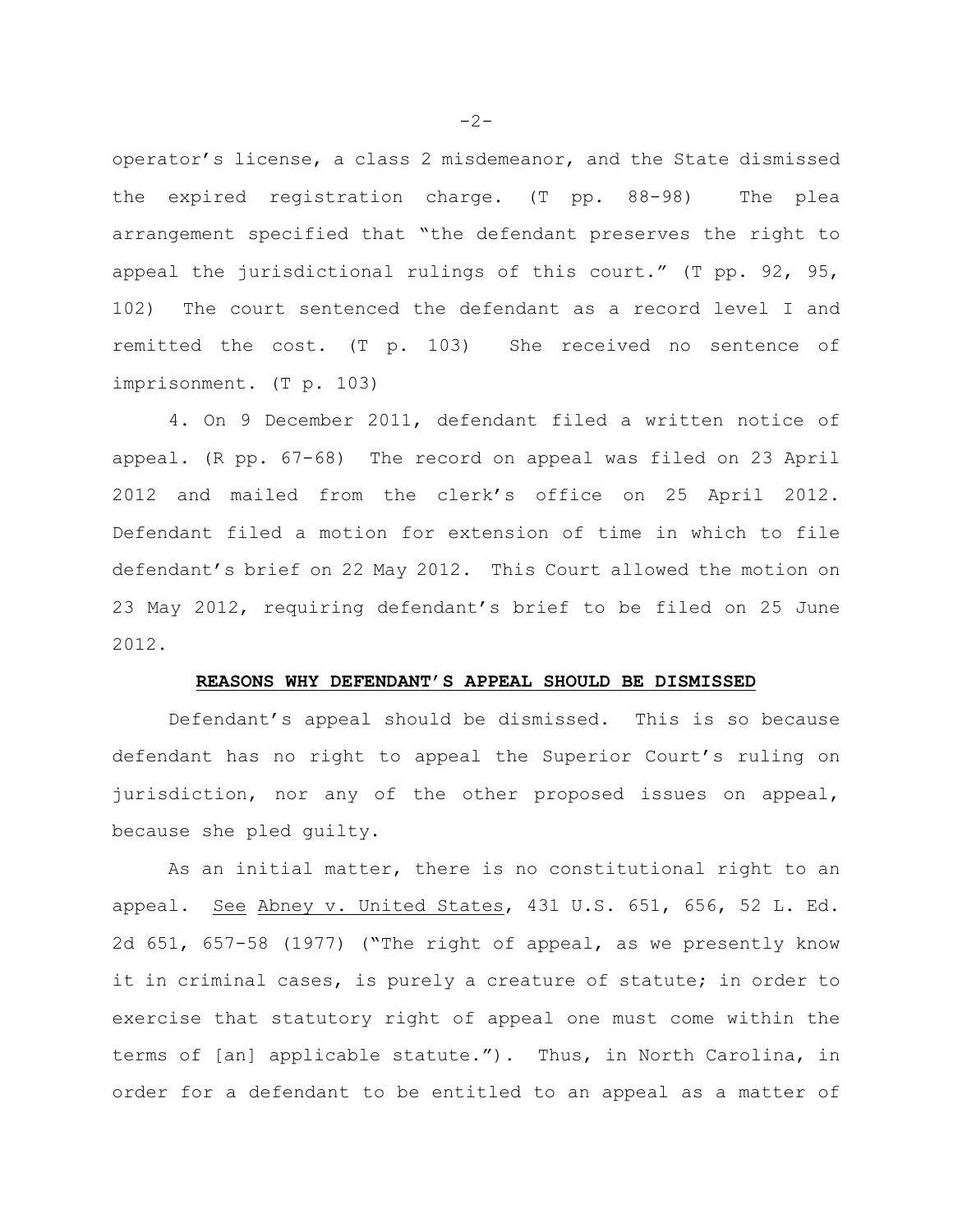right, the General Assembly must have provided that the defendant possesses such a right. See State v. Shoff, 118 N.C. App. 724, 725, 456 S.E.2d 875, 876 (1995) (stating that "[t]he right to appeal in a criminal proceeding is purely statutory."), aff'd, 342 N.C. 638, 466 S.E.2d 277 (1996).

Here, defendant has no statutory right to appeal because she pled guilty pursuant to a plea arrangement, which mooted the only issues she could have properly raised on appeal. N.C.G.S. § 15A-1444(e) (2011). Under N.C.G.S. § 15A-1444, a defendant who has pled guilty has a right to appeal only the following issues: (1) whether the sentence is supported by the evidence (if defendant has been convicted of a felony and the minimum term of imprisonment does not fall within the presumptive range); (2) whether the sentence results from an incorrect finding of the defendant's prior record level under N.C.G.S. § 15A-1340.14 or the defendant's prior conviction level under N.C.G.S. § 15A-1340.21; (3) whether the sentence contains a type of sentence not authorized by N.C.G.S. § 15A-1340.17 or § 15A-1340.23 for the defendant's class of offense and prior record or conviction level; and (4) whether the trial court improperly denied the defendant's motion to withdraw his guilty plea. State v. Jamerson, 161 N.C. App. 527, 528-29, 588 S.E.2d 545, 546-47 (2003). Under N.C.G.S. § 15A-979(b)(2011) a defendant who has pled guilty may also appeal whether the trial court improperly denied the defendant's motion to suppress. Id.

Defendant was sentenced on 30 November 2011 by the Honorable V. Bradford Long as a record level I and remitted the cost. (T p.

-3-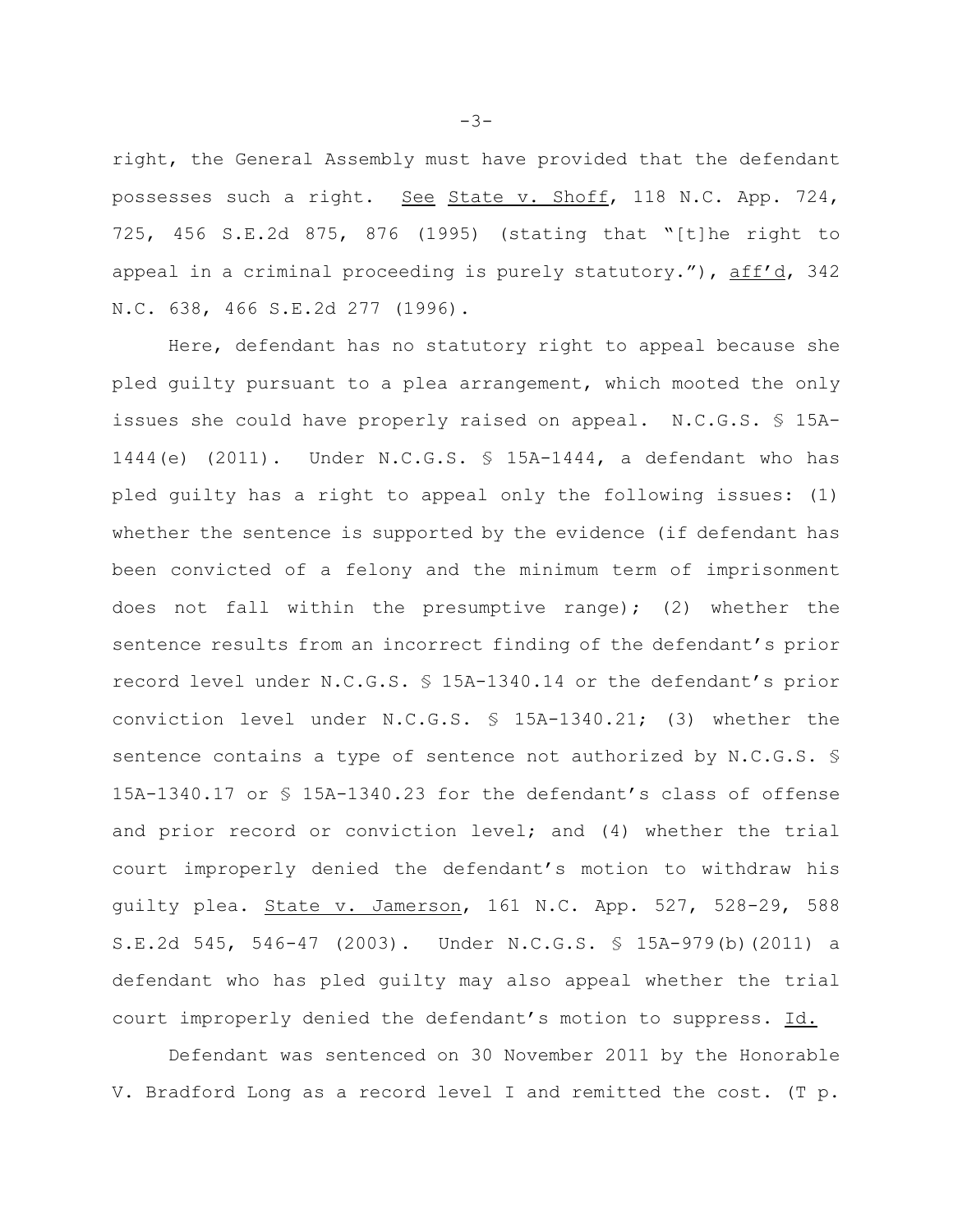103) She received no sentence of imprisonment. (T p. 103) Defendant does not seek review of her prior record level, her sentence disposition, or the duration of her sentence. Defendant did not make a motion to withdraw her guilty plea that was denied. Finally, defendant filed no motion to suppress that was denied prior to entering her guilty plea.

Defendant has not filed a petition for writ of certiorari with this Court and has no right to do so. Certiorari is to be issued "in appropriate circumstances" to permit review of a judgment of the trial court "when the right to prosecute an appeal has been lost by failure to take timely action, or when no right of appeal from an interlocutory order exists, or for review pursuant to N.C.G.S. § 15A-1422(c)(3) of an order of the trial court denying a motion for appropriate relief." N.C. R. App. P. 21(a)(1) (2011). Defendant has not lost the right to prosecute the appeal by failure to take timely action. Judge Long's ruling was not an interlocutory order. Nor has defendant filed a motion for appropriate relief that has been denied. This Court has concluded "that since the appellate rules prevail over conflicting statutes, we are without authority to issue a writ of certiorari except as provided in Rule 21." Jamerson, 161 N.C. App. at 529, 588 S.E.2d at 547

"'[W]hile it is true that a defendant may challenge the jurisdiction of a trial court, such challenge may be made in the appellate division only if and when the case is properly pending before the appellate division.'" Jamerson, 161 N.C. App. at 529,

 $-4-$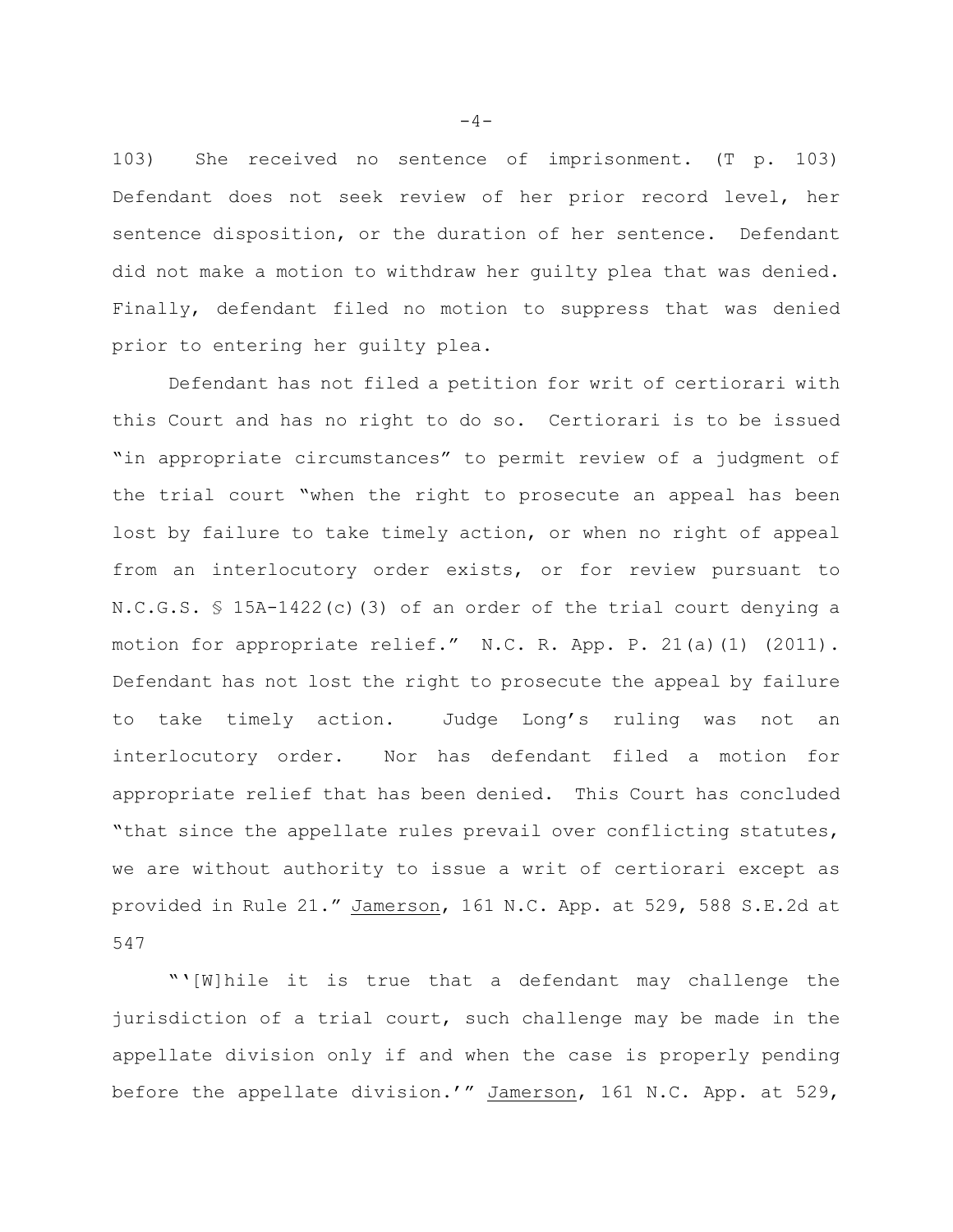588 S.E.2d at 547 (quoting State v. Absher, 329 N.C. 264, 265 & n.1, 404 S.E.2d 848, 849 & n.1 (1991)). As defendant's case is not properly pending before this Court, either by appeal or by writ of certiorari, her jurisdictional challenge is prohibited.

Defendant is not without available remedy. N.C.G.S. § 15A-1415(b)(2)(2011) permits a defendant to assert in a motion for appropriate relief that the trial court lacked personal or subject matter jurisdiction.

This appeal should furthermore be dismissed as the defendant has violated numerous appellate rules. This Court has frequently held that the Rules of Appellate Procedure "are mandatory, not directory, and must be uniformly enforced." State v. Farrell, 3 N.C. App. 196, 199-200, 164 S.E.2d 388, 390 (1968). It is well-established that "[i]t is the appellant's duty and responsibility to see that the record is in proper form and complete." State v. Alston, 307 N.C. 321, 341, 298 S.E.2d 631, 644-45 (1983). The Rules of Appellate Procedure provide that the Record on Appeal "shall contain," inter alia: (1) "copies of all warrants, informations, presentments, and indictments upon which the case has been tried in any court"; (2) "copies of docket entries or a statement showing all arraignments and pleas"; (3) "copies of the verdict and of the judgment, order, or other determination from which appeal is taken"; (4) "any agreement, notice of approval, or order settling the record on appeal"; and (5) "copies of all other papers filed" that "are necessary for an understanding of all issues presented on appeal." N.C. R. App. P.

-5-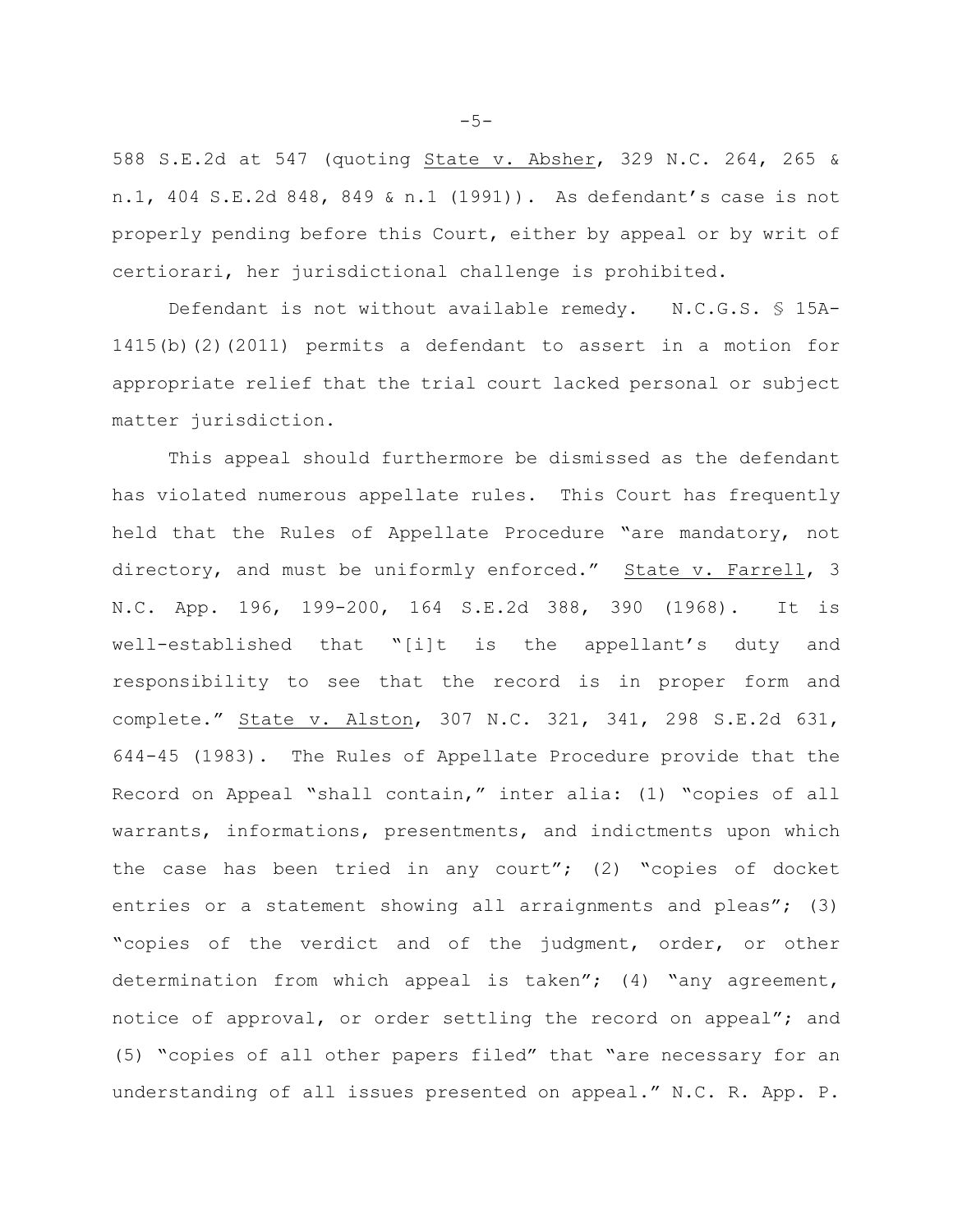9(a)(3).

Here, the Record on Appeal fails to contain the judgment entered in district court. A copy of the front of the defendant's citation is included in the Record on Appeal but is devoid of any indication of defendant's plea or the district court's verdict, judgment, and sentence. (R p. 2) Because of this jurisdictional deficiency, the appeal is subject to dismissal. See State v. Banks, 241 N.C. 572, 573, 86 S.E.2d 76, 77 (1955) (per curiam) ("The record fails to disclose jurisdiction in the court below. As that court was without jurisdiction, in so far as this record discloses, we have none. Therefore, the appeal must be dismissed." (emphasis added) (internal quotation marks and citation omitted)); see also State v. Byrd, 4 N.C. App. 672, 674, 167 S.E.2d 522, 524 (1979).

Defendant has further failed to include a certified copy of the Superior Court judgment from which the appeal is taken, an agreement, notice of approval, or order settling the record on appeal, and the transcript of plea that was entered. The record on appeal is replete with pleadings, motions, affidavits, and other papers that do not show the date on which they were filed. (R pp. 2, 5-9, 10-58, 64-66); N.C. R. App. P. 9(b)(3)(2011). Finally, there is no documentation that the Record on Appeal has been settled as required by N.C. R. App. P. 11 (2011).

Defendant's failure to comply with the Rules of Appellate Procedure should result in a dismissal of her appeal. See N.C. R. App. P. 25(b)(2011) (stating that the Court may impose a sanction on a party for failure to substantially comply with the appellate

 $-6-$